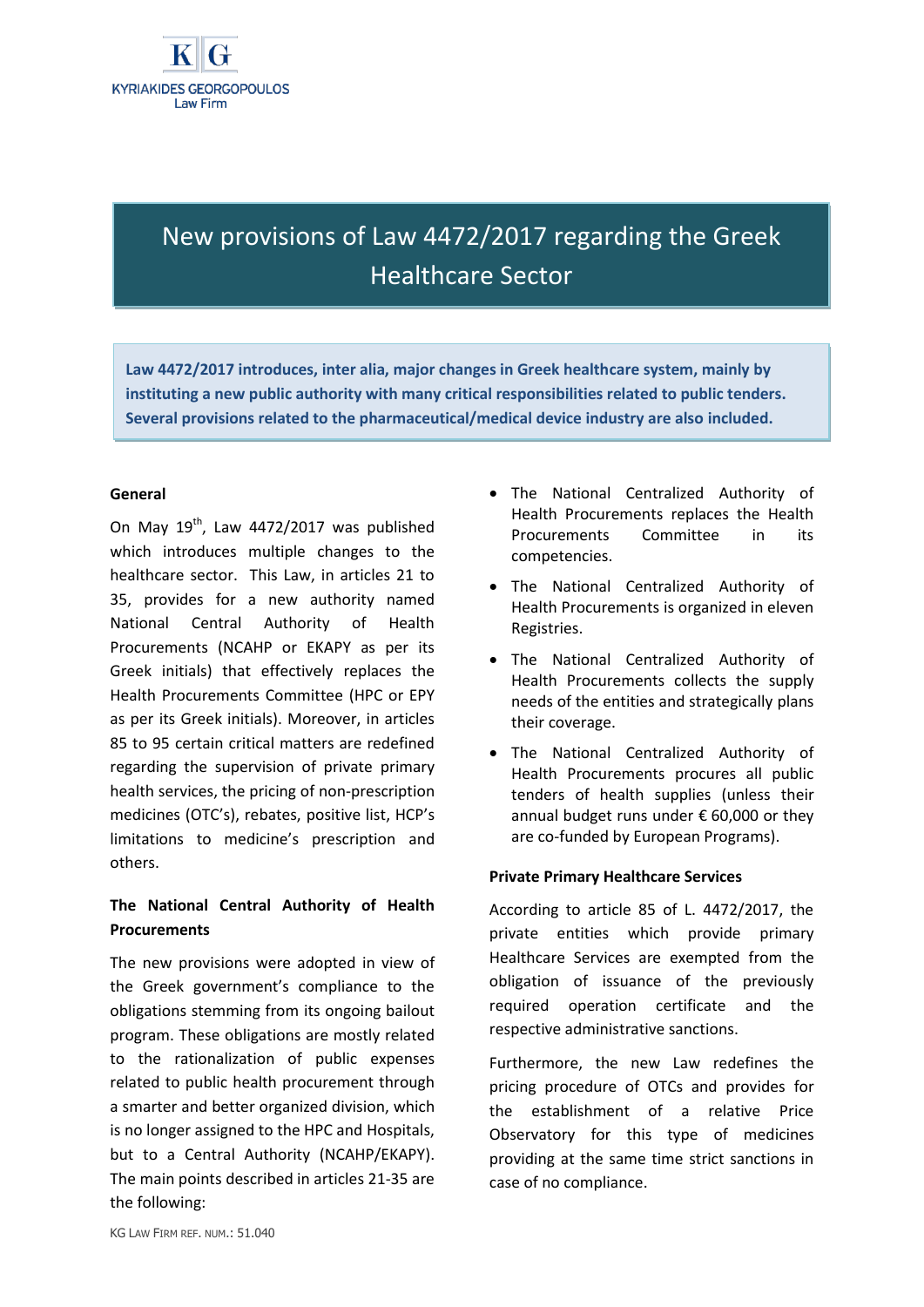

#### **Rebates**

Article 87 of the new Law, introduces a new 25% rebate for the incorporation of New Products (which are still in their data protection period) in the Positive List after the Law's issuance. It also reforms the calculation method of the amount of rebate from the MAH's to the Public Insurance Entities and E.O.P.Y.Y. by providing for a new, more complicated algorithm. Pharmaceutical companies are also obliged to provide discounts to pharmacies for particular products under specific circumstances.

#### **Positive List**

The prerequisites for the inclusion of a product in the list of medicines which are reimbursed by the State are redefined. Article 89 abolishes the Second-degree Committee, whose work will be assumed by the special Committee that issues the positive list.

# **Merger of MAHs and manufacturers/ Distribution of pharmaceutical products**

Further changes are foreseen in articles 90 and 91 regarding the procedure and prerequisites for maintaining an operation and manufacturing license in case of mergers as well as regarding the physical distribution of pharmaceutical products and the liability of the MAH during their transportation.

## **Limitation in Doctors Prescriptions**

The new Law provides the Health Minister with the authorization to issue a Decision determining the financial limitations, targets

and means of control regarding the prescription writing (article 93).

#### **Pharmaceutical Wholesalers**

Among other provisions related to wholesalers, article 94 provides for new regulations on their auxiliary facilities.

## **EOPYY's Negotiation Committee**

New rules are also introduced regarding the procedure before the Negotiation Committee of EOPYY and the liability of its members. From the issuance of the new Law, the participation of the invited pharmaceutical company to the negotiation is obligatory, otherwise, serious sanctions may be imposed.

## **Medical Devices**

June  $1^{st}$ , 2017 is defined as the new enforcement date of the new pricing system. According to the new system, the three lower European prices will be taken into account in order for a medical device to obtain a price through the competent state authority.

## **Conclusion**

All in all, careful consideration is in order vis-àvis the new Law, since it contains numerous amendments and new regulations which cover a wide range of matters pertaining to the industry.